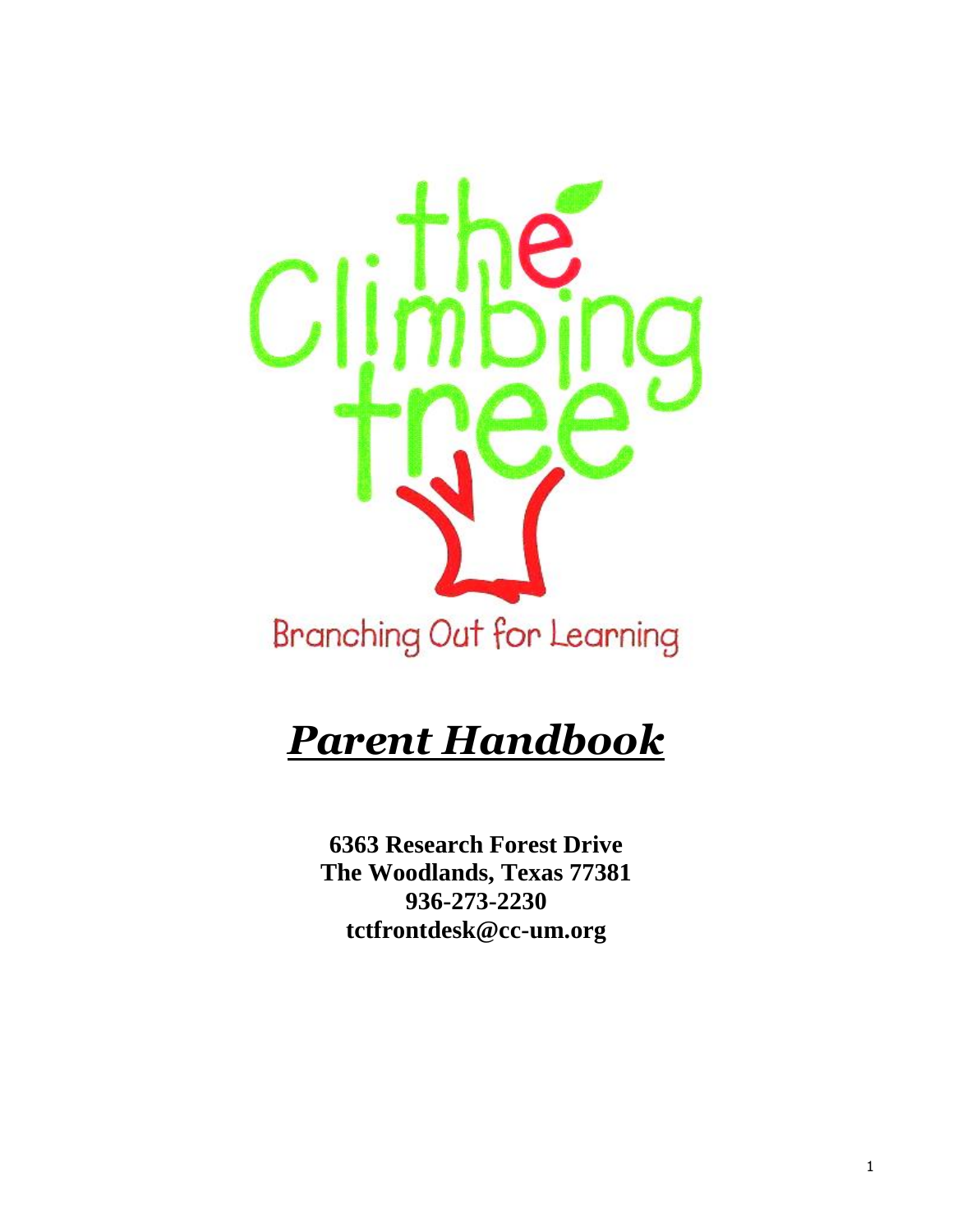

Dear Parents,

Welcome to The Climbing Tree. We are honored that you are entrusting our staff to provide a safe, loving, and rich foundation for your child. The early childhood years have long been recognized as extremely important in the development of a child. Our field continues to grow as ongoing research supports the difference a quality preschool and positive early childhood experiences can make in your child's development. Our goal is to create an environment where children feel loved and special for their uniqueness. Each day will be filled with fun and exciting adventures to help your child develop cognitively, emotionally, and spiritually. We will set the stage for each child to build self-confidence while achieving educational and social success in a Christian environment. Our goal is for the children to be confident, joyful learners. We look forward to getting to know your child as we partner with you in these early years.

Blessings,

*Laura Hickey* Center Director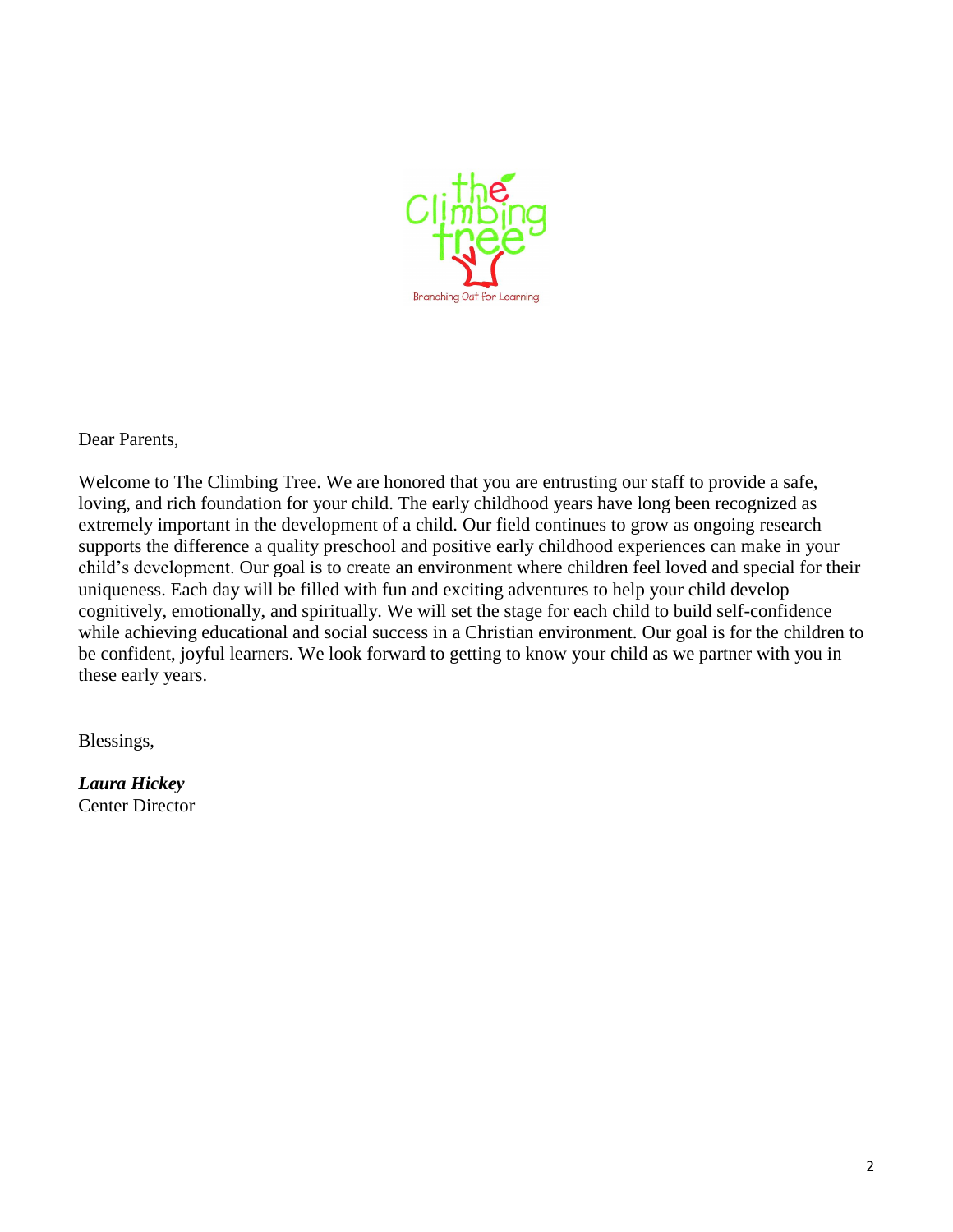# **Table of Contents**

Irain up a child

in the way he should go and when he is old he will not depart from it. Proverbs 22:6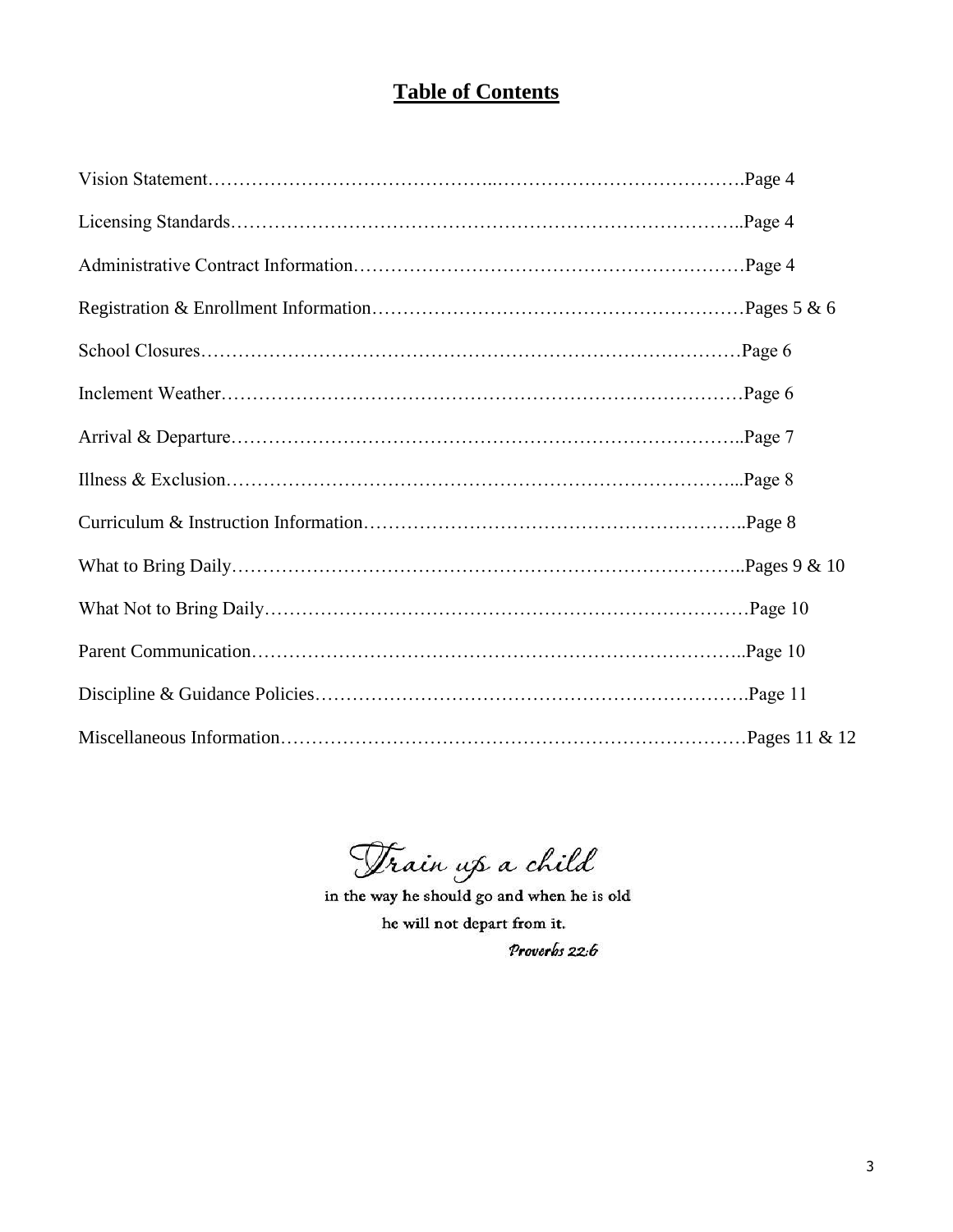#### **Vision Statement**

The Climbing Tree is a non-profit program of Christ Church United Methodist. Our purpose is to reflect the highest values and the best of care while providing quality education for young children. Everyday classroom experiences will be interpreted in ways consistent with a Christian atmosphere. Children of all faiths are welcome.

The Climbing Tree does not discriminate against race, religion, gender or ethnicity for enrollment in our programs.

#### **Licensing Standards**

The Climbing Tree meets or exceeds all standards set by the Texas Department of Protective and Regulatory Services and is fully licensed as required by state regulations. A copy of the Minimum Standards for Child Care is on site for parents to review. Additionally, the most recent Licensing inspection report is posted in our Climbing Tree office.

Licensed programs are required to provide parents with information about product safety recalls. You may access this and other important information at [www.cpsc.gov.](http://www.cpsc.gov/)

To contact our local licensing office, please call 936-525-2187 or 936-441-1775 or visit 2017 N. Frazier Ste. C1, Conroe, Texas 77301. To report suspected child abuse, please dial 1-800-252-5400. Information is also available at the Protective and Regulatory Website www.dfps.state.tx.us.com

# **The Children's Education Center Administrative Staff**

#### **The Climbing Tree**

#### **936-273-2230**

 Laura Hickey Jennifer Felhauer Ext. 7314 Ext. 7302

**Center Director** Business & HR Director [lhickey@cc-um.org](mailto:lhickey@cc-um.org) [jfelhauer@cc-um.org](mailto:jfelhauer@cc-um.org)

Amber Harmon Bonnie O'Dell Stephanie McPike [aharmon@cc-um.org](mailto:aharmon@cc-um.org) [bodell@cc-um.org](mailto:bodell@cc-um.org) [smcpike@cc-um.org](mailto:smcpike@cc-um.org) Ext. 7315 Ext. 7301 Ext. 7300

Administration/Enrollment Administration/Staffing Administration/Curriculum

#### **Christ Church United Methodist Children's Ministry**

Amy Mitcham Director of Children's Ministry [amitcham@cc-um.org](mailto:amitcham@cc-um.org) Ext. 7240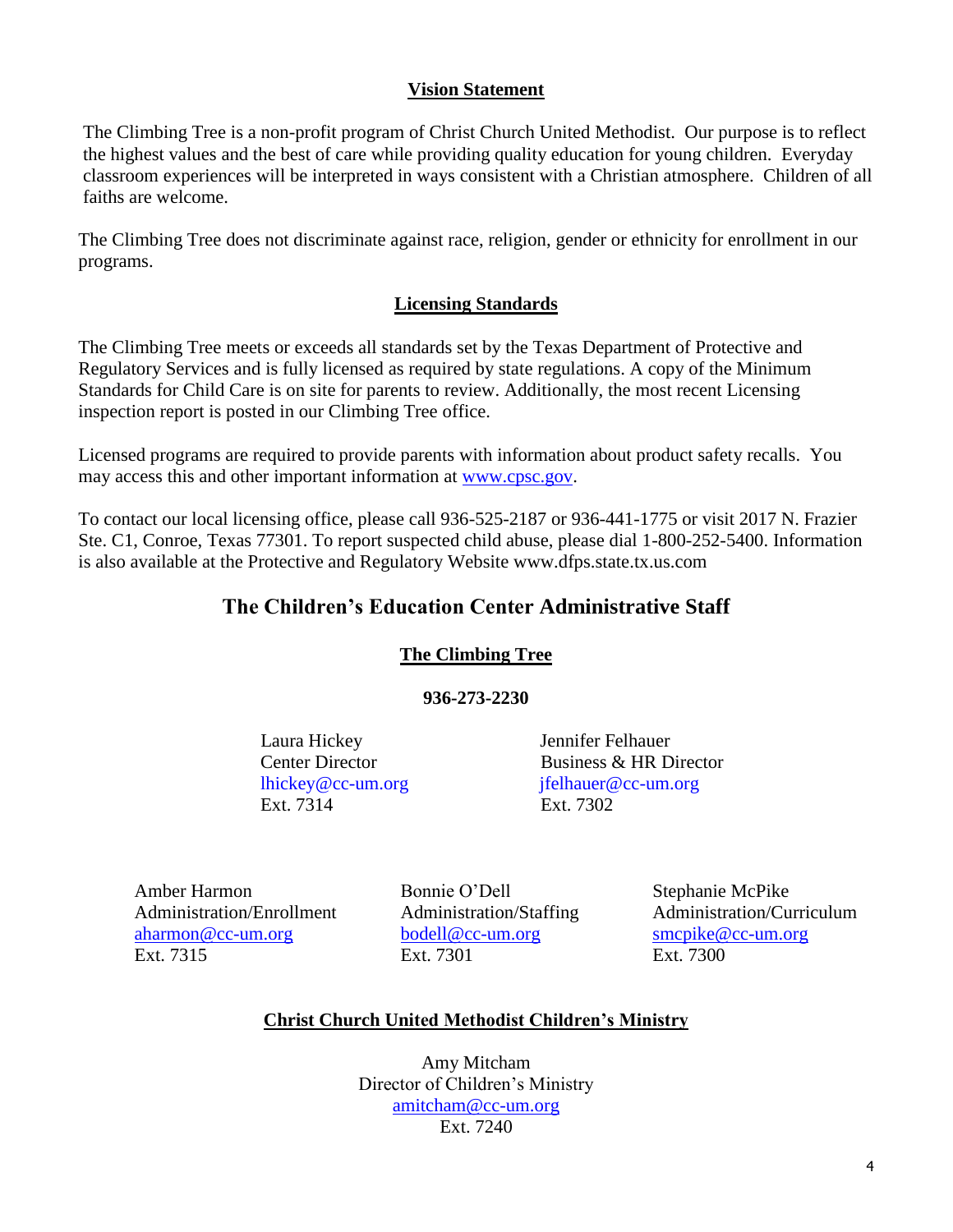### **Registration and Enrollment**

Registration for The Climbing Tree is year-round. A one-time, non-refundable family registration fee is due at the time of enrollment. Prior to a child beginning our program, appropriate records must be on file under the direction of the Texas Protective and Regulatory Services which oversees Child Care Licensing. Enrollment forms required:

- Registration Form
- Emergency Form
- Introduce Us to your Child Form
- Watch Me Grow Terms of Use Form
- Permission and Release Form
- Parent Agreement
- Secure Facility Agreement
- Background Authorization Form
- Medical Release Form and Current Immunizations **both signed** by your child's physician
- Vision and Hearing Screenings (4s and 5s only)
- EFT Payment Agreement Form (optional)
- Allergy and Asthma Action Plan (if applicable)

#### **Fees**

#### **Tuition**

Payments are due the first of each month and considered late after the 5th. A Late Fee of \$100.00 will be assessed to the account after the  $5<sup>th</sup>$  of the month. If a tuition payment is late and exceeds the current calendar month, your child cannot return to care until the prior and current month's tuition are paid in full. Since TCT is a non-profit organization and operates on fixed expenses, attendance credits are not given for a child's absence; this includes childhood illness, family vacations, and holidays.

#### **Annual Supply Fees**

The Climbing Tree charges a \$220.00 annual supply fee per child. Supply Fees are due within 60 days of initial enrollment and are re-assessed annually in August of each year. Supply fees are to be paid in full by September 30<sup>th</sup> of each school year.

#### **Payment**

We accept payment by check, money order, or via EFT within our Sandbox Billing System. We **DO NOT** accept cash. Checks may be made payable to TCT (The Climbing Tree). Receipts are available upon request. Please do not send any money with your child. For your convenience, checks/money orders are accepted in our tuition drop box at the front desk. Checks that are returned for insufficient funds are subject to a \$40.00 fee. To ensure your account is properly credited, write your child's first and last name and class name in the memo section of your check. **Please do not place cash in this box.** You may also mail tuition payments to the school: The Climbing Tree, 6363 Research Forest Drive, The Woodlands, Texas 77381. Please contact the Business Director for any questions regarding payment.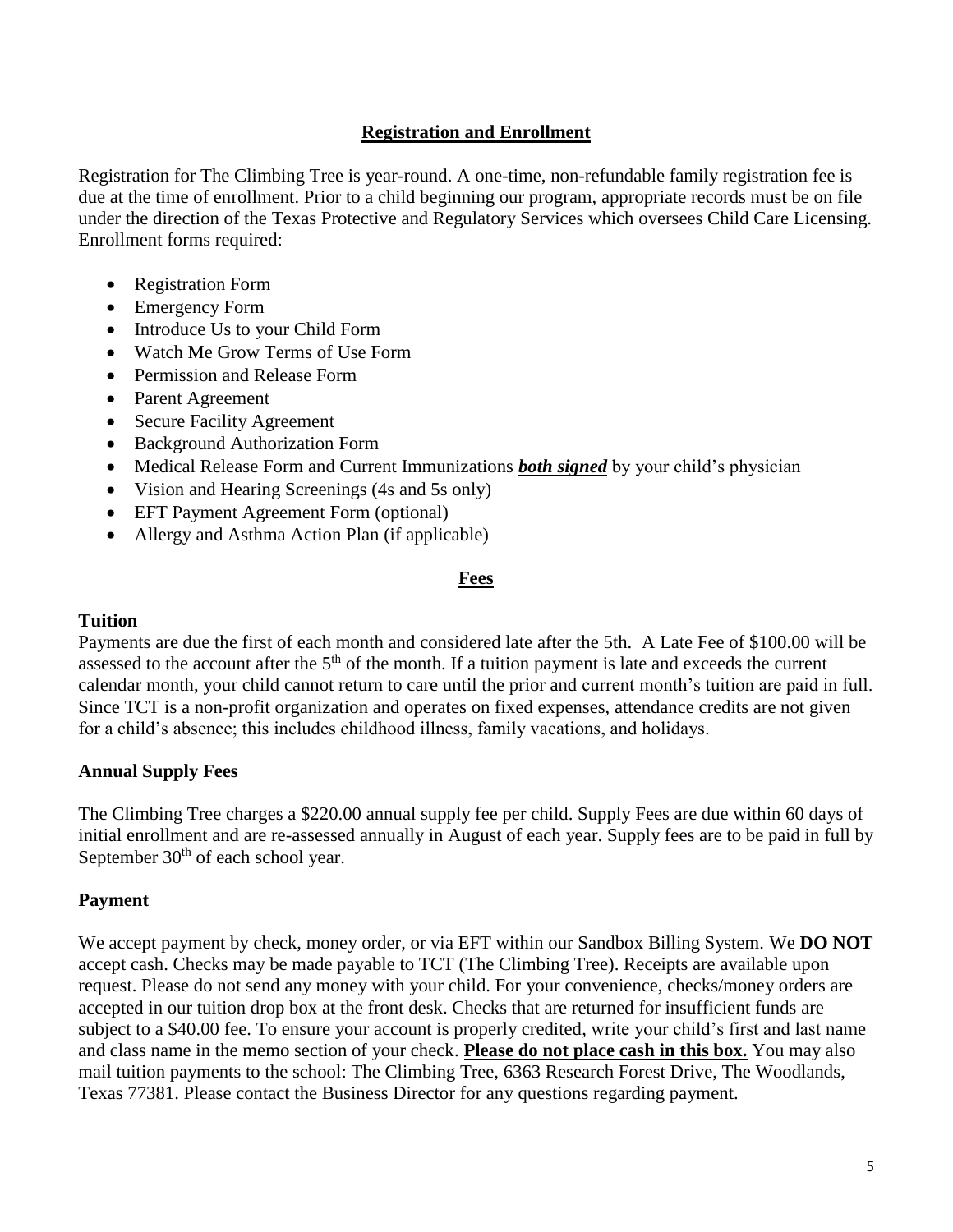#### **Discounts**

Christ Church United Methodists members receive a \$50 discount on their initial registration fee. A sibling discount of \$100.00 per month is applied to each family with three or more children enrolled in The Climbing Tree on a full time basis. This discount **DOES NOT** apply to summer schooler programs.

#### **Additional Fees**

Room moms may ask for additional party and gift fees. Participation is voluntary. The Climbing Tree fundraising events are also optional.

#### **Withdrawal**

Withdrawal is defined as permanent removal from any of the programs. We require a *30-day written notice prior to withdrawal*. Withdrawal without written notice forfeits eligibility for any applicable refunds. If a family withdraws with less than 30 days' notice, tuition for the following month will be charged.

#### **School Closures**

The Climbing Tree is closed the following dates per year. Depending on the calendar rotation, specific dates will change from year to year. Please consult your At A Glance Calendar for specific dates.

- New Year's Day January 1 and one additional day as determined each year
- Martin Luther King Day
- Presidents Day
- Good Friday
- Staff In-Service Training Day
- Memorial Day
- Independence Day
- Labor Day
- Wednesday before Thanksgiving
- Thanksgiving
- Day after Thanksgiving
- Christmas Day and two additional days as determined each year

#### **Inclement Weather**

The Climbing Tree will be closed if the Conroe Independent School District cancels school due to weather. Parents will be contacted immediately if an unsafe condition arises when children are at school. Inclement weather days will not be made up.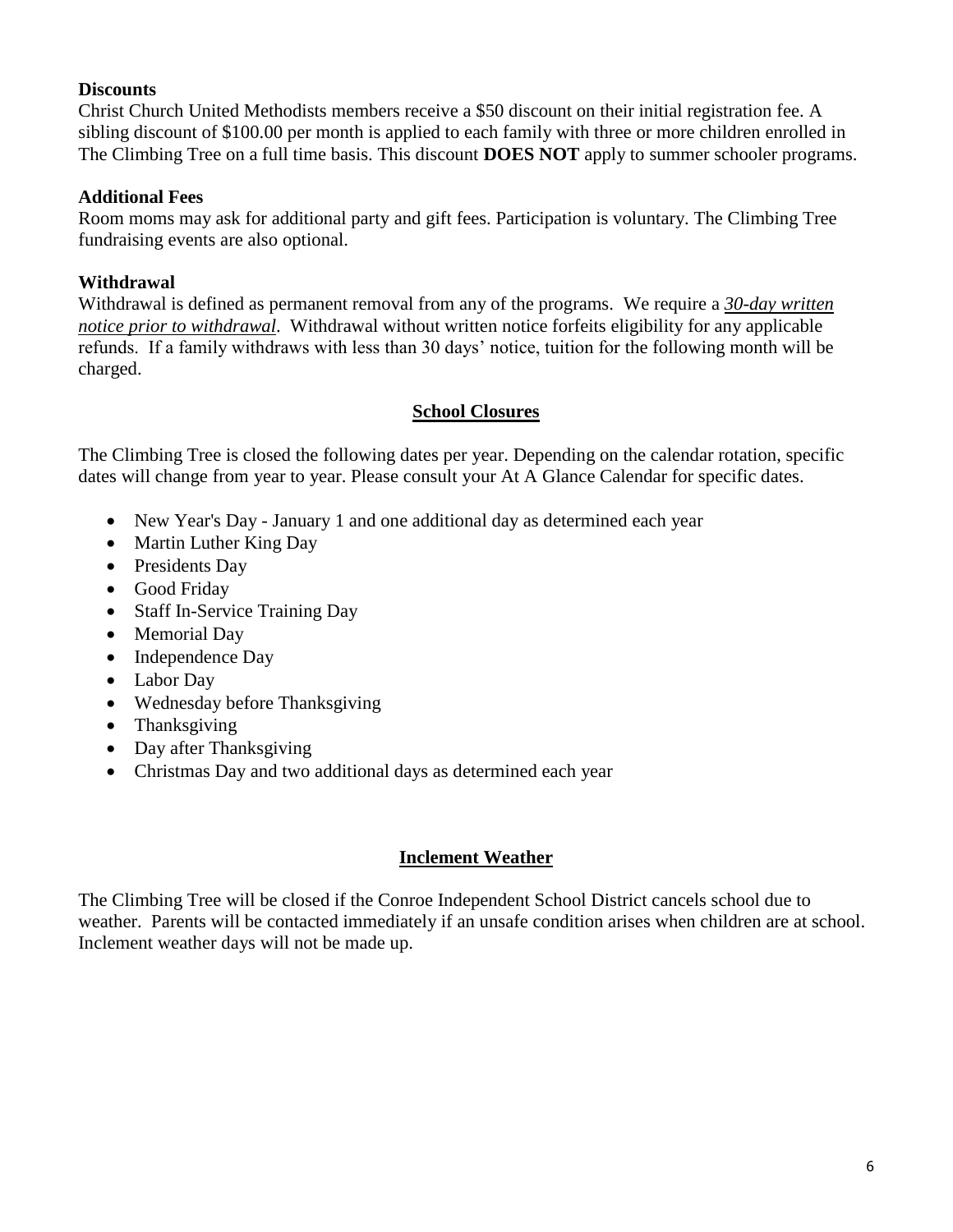# **Arrival and Departure**

#### **The Climbing Tree hours of operation are Monday through Friday 6:30 am to 6:15 pm.**

Children **MUST** be in the care of an adult at all times. Upon arrival, your child must be left with a staff member. You **MUST** sign your child in on the sign in sheet in your child's classroom. At pick up, a staff member must be made aware of your child's departure and you **MUST** sign your child out for the day on the sign in sheet. It is the parent's responsibility to inform alternate caregivers such as babysitters or grandparents of these essential security procedures.

It is our policy that each child should be escorted to and from his/her classroom by an adult. Please instruct other children in your carpool or older brothers or sisters not to enter the room but to remain in the hallways. This is a rule for the safety of the children as the classrooms are arranged for safety and ageappropriateness.

#### **Authorization to Pick Up a Child**

*Written* authorization and a photo ID is required to release a child to someone other than the parent. Please provide a written statement if you wish to add to or delete from your pick-up list. Any person other than a parent picking up a child must provide photo ID.

#### **Late Pick Up**

Children must be picked up promptly each day by **6:15 pm**. **After 6:15 your child may be picked at the front office. At 6:15 pm our staff begins the classroom sterilization process and children cannot be present in the classroom. A late fee of \$20.00 for each ten minutes or portion thereof will be charged.** Chronic lateness may result in additional late charges and possible dismissal from school. Once you have signed your child out of the classroom, we require that your child be supervised by you or approved individual to pick them up at that time. Please do not allow your child to run freely in the halls, in and out of classrooms or through the building. Safety is our main concern at the Climbing Tree and children **MUST** be supervised at all time. If you are unavoidably detained, please call the school so we can assure your child of your arrival.

#### **Car Safety**

Your child's safety is our first concern. Please **drive slowly** and carefully in our busy parking lot. Please refrain from cell phone usage. Hold your child's hand when crossing through the driveway or parking areas. Each child must have an individual car seat as required by Texas State law.

#### **The Climbing Tree Parent Parking**

Parents are welcome to park in the parking spots closest to the school doors. If you have any questions, please see administration.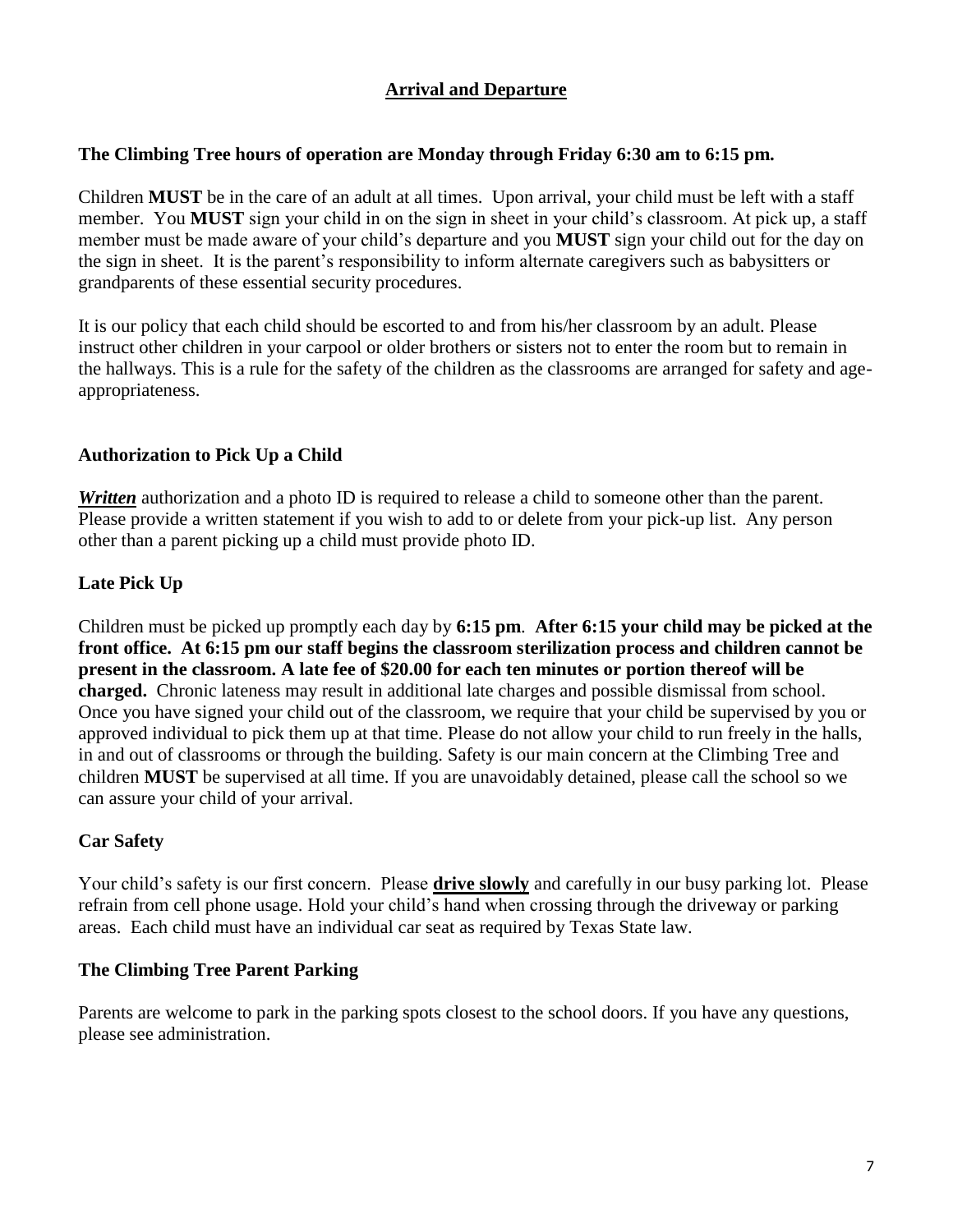### **Illness and Exclusion Criteria**

Children with fever, diarrhea, vomiting, other symptoms of contagion, or inability to participate in regular activities, will not be admitted. **Fever must be** *absent for 24 hours, without fever reducer,* following an illness before a child may return to The Climbing Tree. If a child becomes ill during the day, a parent (or other authorized adult) will be called to pick up the child immediately. It is imperative that emergency numbers and contact information are current.

#### **Medication Procedures**

Medication can be administered to children during school hours. A Medication Form **must** be completed by the parents with clearly defined instructions and dosage information. If your child has an allergy an Allergy Action Plan must be completed and signed by your child's physician.

#### **The Climbing Tree Curriculum and Instruction**

We offer a developmentally appropriate, Christian-based, thematic curriculum in each classroom. Children participate in gross motor play twice a day. Children also attend Chapel, Music & Movement and Spanish weekly. Our curriculum also includes yoga and sign language. Our extra-curricular activities include Boni's Dance, Fun Bus, Teams of Tomorrow (TOT) and Soccer Shots. We partner with families to promote the development and success of children in many areas; spiritually, emotionally, socially, cognitively and physically.

At TCT we provide excellence in early childhood education by providing a framework for best practice. This framework is known as developmentally appropriate practice, often shortened to DAP. This is an approach to teaching grounded in the research on how young children develop and learn and in what is known about effective early education. Its framework is designed to promote young children's optimal learning and development. DAP involves teachers meeting young children where they are (by stage of development), both as individuals and as part of a group; and helping each child meet challenging and achievable learning goals.

Infants, Toddlers,  $\& 2$ 's = Wee Learn Curriculum (Christian-based thematic curriculum)  $3's =$  Wee Learn, Count on Math, ABCs, Handwriting Without Tears  $4's$  = Wee Learn, Count on Math, ABCs, Handwriting Without Tears Transition = Wee Learn, ABCs, Handwriting Without Tears III, phonics & reading, Count on Math  $\&$ ACSI Kindergarten Math.

#### **Transition**

Our Transition class is designed for Kindergarten age children who would benefit from a bonus year of school. We will also evaluate children turning five in the fall who have completed a full time Pre-K/4's program.

#### **Toilet Training**

The goal of our program is to meet the needs of each child. We recommend children three years old be potty trained. We **require** children fours years of age and older be potty trained. Teachers will partner with parents to assist in achieving toileting success.

#### **Special Needs**

The Climbing Tree recognizes each child as a unique and special person with the potential to grow and learn. Our developmentally appropriate environment is designed to provide learning opportunities for a wide variety of abilities. We make every effort to accommodate children's needs.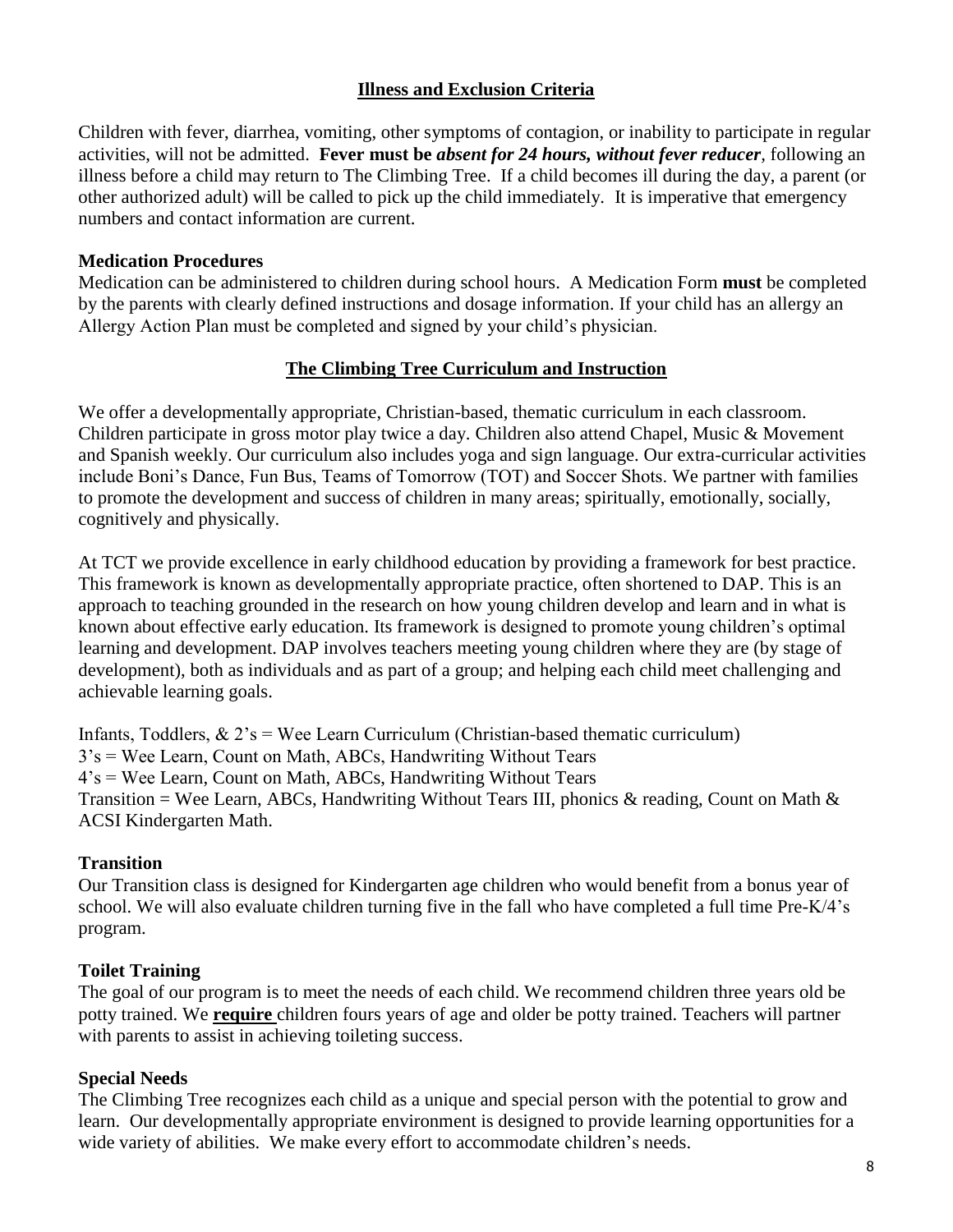# **What to Bring Each Day**

# **Lunches and snack**

The Climbing Tree provides a morning snack, lunch and afternoon snack. We serve water, whole milk and 2% milk. If you child has a dietary issue, we welcome snacks and lunch from home. These can be packed in a labeled bag/lunch box and snack should be separated from lunch. We do not have the ability to refrigerate or heat up food. We welcome the use of a thermos or ice packs to keep food at your desired temperatures for your child.

### **Infants**

The following items should be sent to school for your child and **MUST** be clearly labeled with your child's name:

- Bottles with lids
- Breast milk bottles must also be labeled as "Breast Milk"
- Diapers Bag
- Diaper and wipes. Diaper cream, sunscreen and hats are optional.
- Pacifiers without strap (crib use)
- Pacifier with strap (non-crib use)
- Pacifiers may not have stuffed animals attached
- Sipping cup with a lid for older infants
- Multiple changes of clothing
- Snacks or Baby Food
- We provide bottle warmers and refrigerators in our infant classrooms.
- Monthly Schedule-a new schedule must be provided on the first day of each month. The schedule must include feeding instructions, nap times and any other special instructions or information.

#### **Wobblers, Toddlers & Two's**

The following items should be sent to school for your child and **MUST** be clearly labeled with your child's name:

- Diapers, Pull-Ups and Wipes
- Diaper Cream optional
- Extra change/s of clothing
- Comfort items (blanket, pacifiers) may be brought if needed
- Sipping cup with a lid
- Napper and Kinder Mat (Kinder mats are available for purchase through the school)
- Sunscreen and Bug Repellent

#### **Three's**

The following items should be sent to school for your child and **MUST** be clearly labeled with your child's name:

- Two full changes of clothing
- Napper and Kinder Mat (Kinder mats are available for purchase through the school)
- Sunscreen and Bug Repellent
- Comfort items if needed
- Pull Ups and wipes if needed
- Backpack (optional)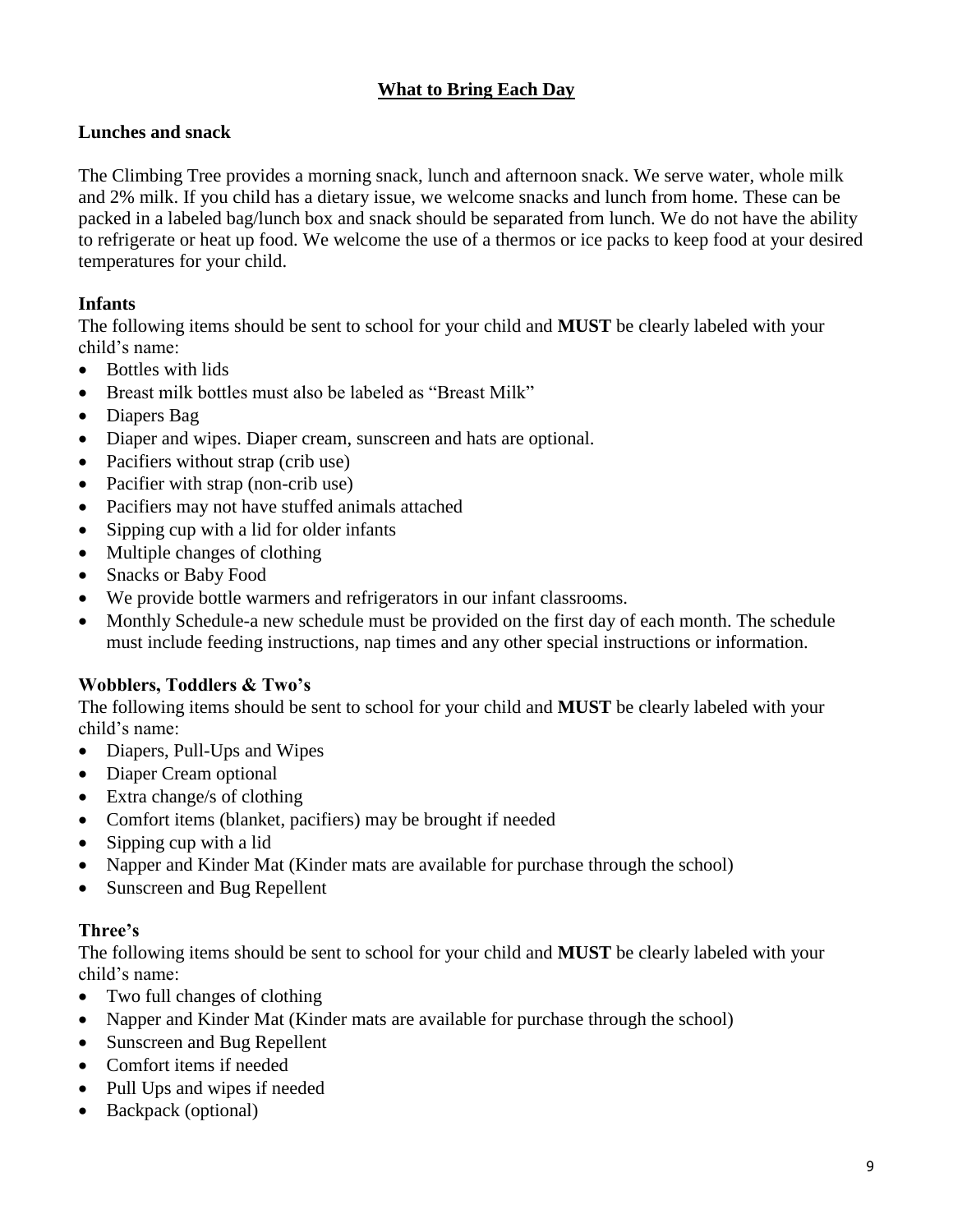# **Four's and Five's**

The following items should be sent to school for your child and **MUST** be clearly labeled with your child's name:

- Two full changes of clothing
- Napper and Kinder Mat (Kinder mats are available for purchase through the school)
- Sunscreen and Bug Repellent
- Comfort items if needed
- Backpack

# **What NOT To Bring**

These items should **not** be brought or sent to school in your child's backpack or with your child:

- Toys from home
- Medicine or money
- Commercial or promotional materials
- Presents or other "delivery" items
- Tuition checks. Please follow procedures listed in this handbook.
- Candy or chewing gum
- Expensive or sentimental jewelry
- Glass containers in lunches or of any kind
- Drinks containing red dye
- Pacifiers with straps or stuffed animals attached
- Teething beads/necklaces/bracelets

If you have any questions regarding what not to bring to school, please consult administration. We would be more than happy to review and answer any questions.

#### **Parent Communication**

We value our partnership with our families and believe communication is key. Our methods of communication are as follows:

- Face to face with teaching staff and administration
- Teacher/Parent conference
- Telephone communication
- Direct messaging through our Sandbox Parent Portal system
- Email or fax
- Child Daily Sheets
- Monthly and weekly lesson plans, newsletters and calendars
- Incident Reports (communication of incidents and injuries)
- Social Media
- Handouts, pamphlets and flyers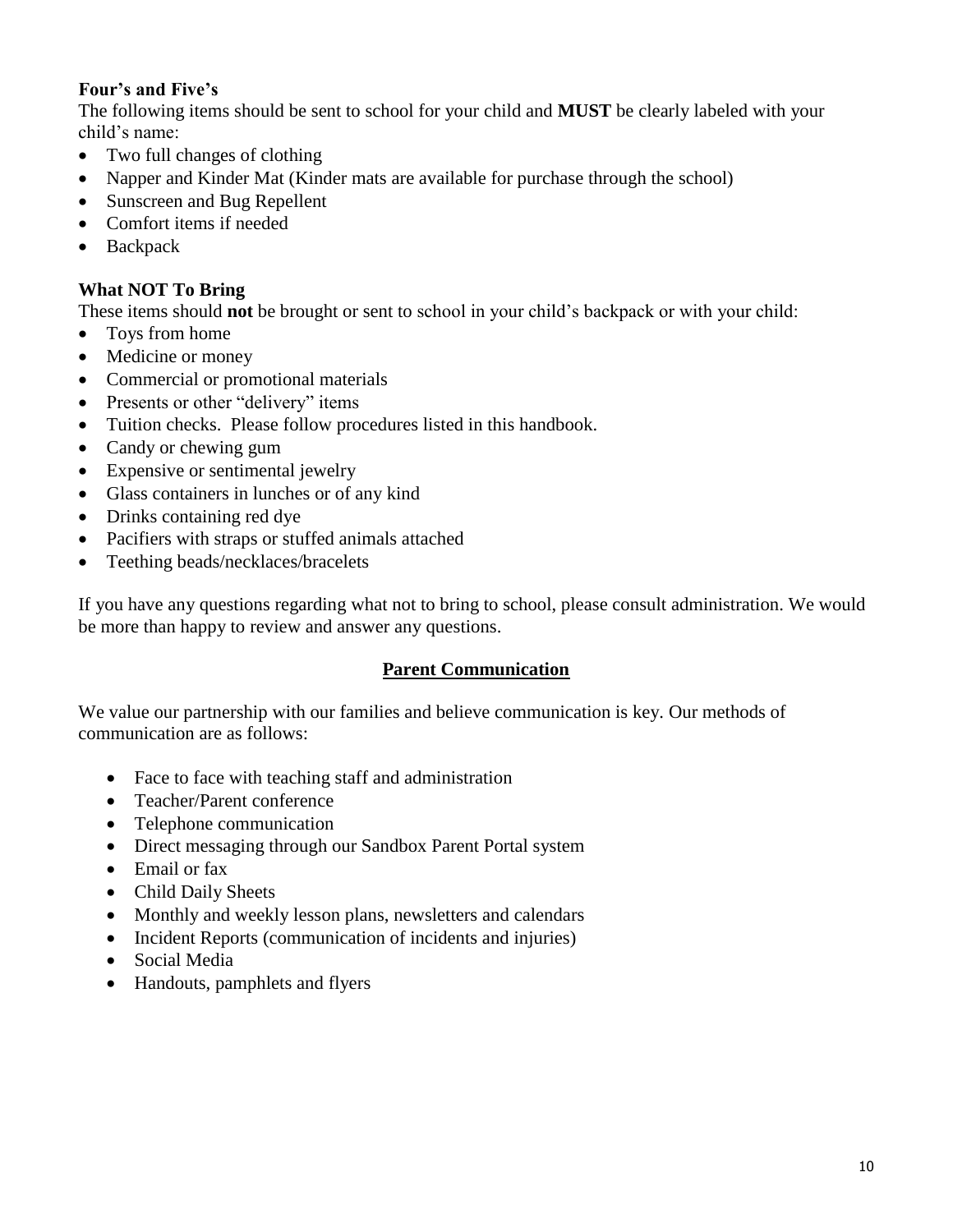#### **Discipline and Guidance Practices**

The purpose of all discipline and guidance is to assist children with self-management skills and age appropriate socially responsible behavior. Teachers help children express their feelings, cooperate with other children, and negotiate conflict. Only positive, non-punitive methods are used to achieve these goals. At no time will a child be physically punished, threatened, or intimidated. We recognize that young children have limited and highly variable abilities to manage their emotions and control their reactions. Expectations are clearly defined and consistently maintained. Techniques used are:

- 1) Diverting attention to a constructive pursuit
- 2) Compromising and negotiating differences
- 3) Encouraging children to seek alternatives within the boundaries of their individual capabilities.

The Climbing Tree makes it a priority to partner with our families regarding behavior. If the following behaviors are unresolved termination of care is possible:

- 1) disruptive to the learning process
- 2) destructive
- 3) causing deliberate bodily injury
- 4) using abusive language
- 5) referred to the center director repeatedly without obvious positive results

The Climbing Tree administration and teaching staff make every effort to collaborate with our families to strive for each child's success.

#### **Miscellaneous**

#### **Special Events**

The Climbing Tree does not transport children. We schedule enrichment activities on campus. These events are listed on the At-a-Glance Calendar.

# **Water Activities**

During the summer months the children participate in a weekly splash day with written permission.

#### **Animals**

Although some classrooms have pets, other animals may be brought to school only when the visit has been prearranged and approved by the center director. Parents will be notified in advance. Leashes and cages will be required where appropriate. When approved animals are on the school premises, we must have documentation and current vaccination records. This is mandatory for all animals entering school grounds according to state and local requirements.

#### **Parent Visits/Classroom Visitation**

The Climbing Tree has an open-door policy. Parents are welcome to visit the campus and classrooms. During classroom events we require parents be responsible for siblings not enrolled in said class. Please be respectful of napping and quiet times if dropping off or picking up your child. We also encourage parents to register for classroom cameras at [www.watchmegrow.com.](http://www.watchmegrow.com/)